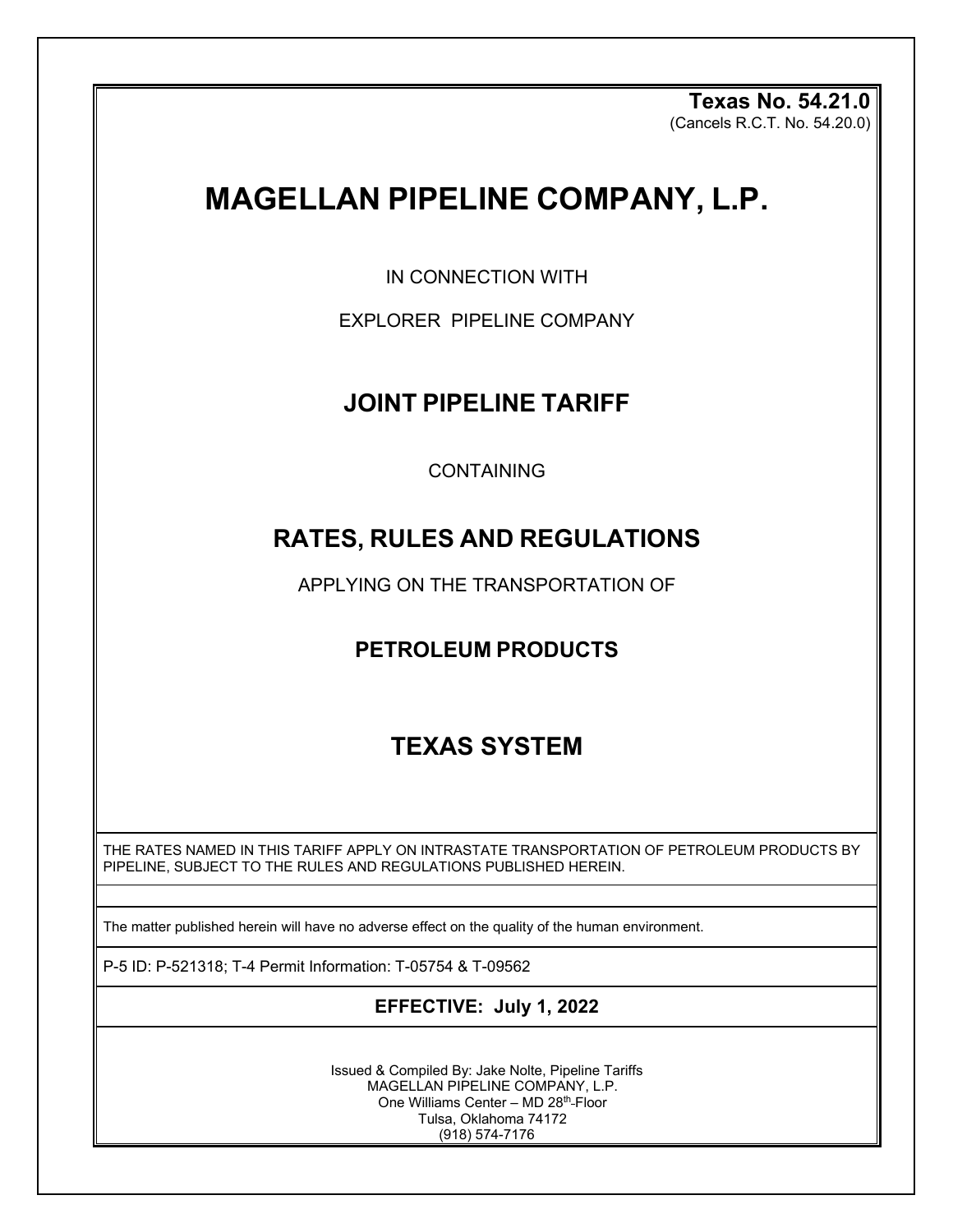| <b>TABLE OF CONTENTS</b>                             |                 |          |  |  |
|------------------------------------------------------|-----------------|----------|--|--|
| <b>SUBJECT</b>                                       | <b>ITEM NO.</b> | PAGE NO. |  |  |
|                                                      |                 |          |  |  |
| Abbreviations and Reference Marks, Explanation of    |                 | 12       |  |  |
|                                                      | 60              | 6        |  |  |
|                                                      | 190             | 11       |  |  |
|                                                      | 35              | 5        |  |  |
|                                                      | 175             | 10       |  |  |
|                                                      | 100             | 9        |  |  |
|                                                      | 65              | 6        |  |  |
|                                                      | 15              | 3        |  |  |
|                                                      | 135             | 9        |  |  |
|                                                      | 145             | 10       |  |  |
|                                                      | 180             | 10       |  |  |
|                                                      | 70              | 7        |  |  |
|                                                      | 160             | 10       |  |  |
|                                                      | 300             | 12       |  |  |
|                                                      | 310             | 12       |  |  |
|                                                      | 185             | 11       |  |  |
|                                                      | 75              | 7        |  |  |
|                                                      | 20              | 4        |  |  |
|                                                      | 90              | 8        |  |  |
|                                                      | 25              | 4        |  |  |
|                                                      | 50              | 6        |  |  |
| Rates From or To Intermediate Points, Application of | 120             | 9        |  |  |
|                                                      | 115             | 9        |  |  |
| Segregation and Variations in Quality and Gravity    | 105             | 9        |  |  |
|                                                      | 125             | 9        |  |  |
|                                                      | 95              | 9        |  |  |
|                                                      | 45              |          |  |  |
| Spill Compensation Acts and Regulations, Charges for | 170             | 10       |  |  |
|                                                      | 80              | 8        |  |  |
|                                                      | 40              | 5        |  |  |
|                                                      | 28              | 4        |  |  |
|                                                      | 30              | 4        |  |  |
|                                                      | 85              | 8        |  |  |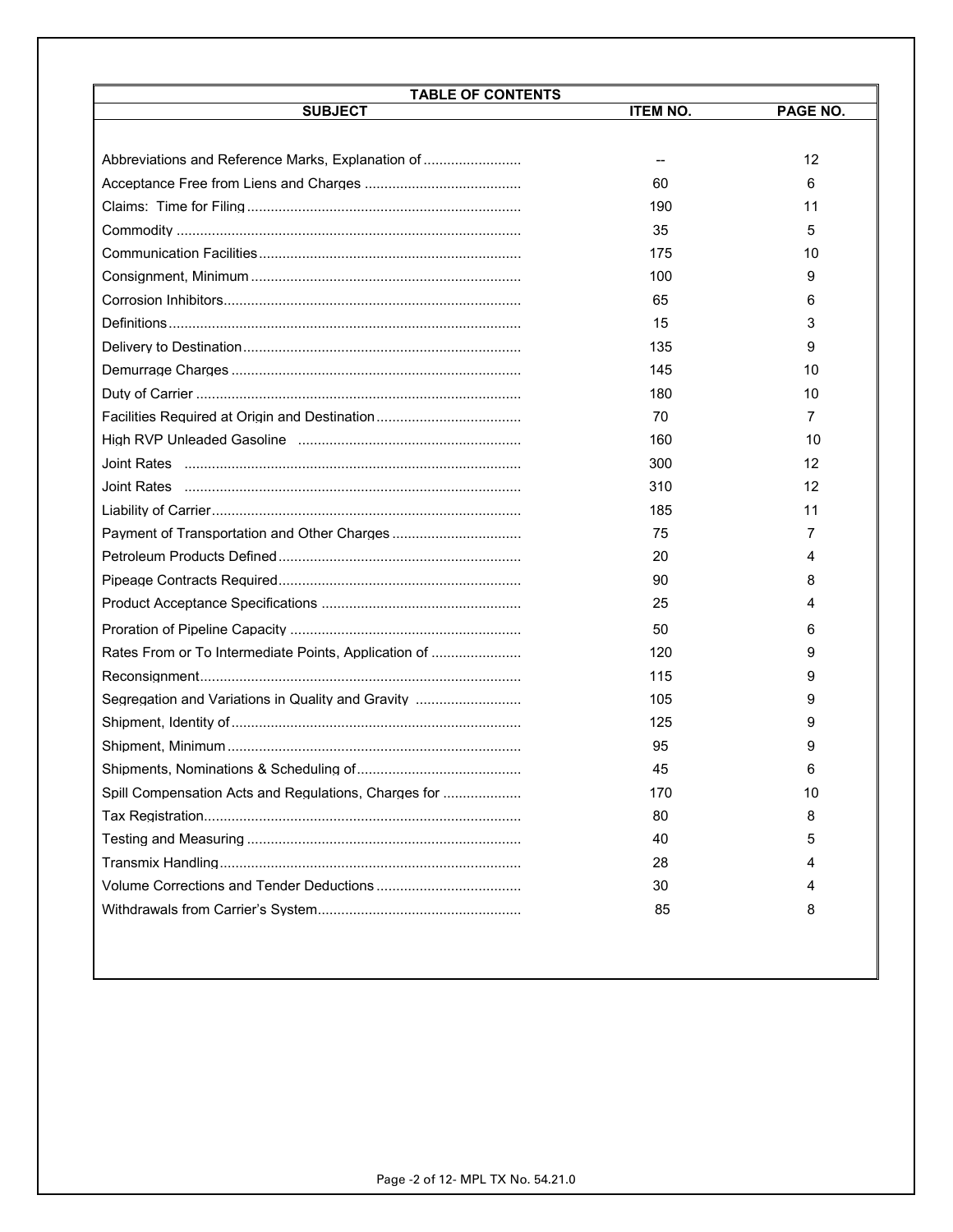## **DEFINITIONS**

## **ITEM 15 – DEFINITIONS**

"**API Gravity**" means gravity determined in accordance with ASTM Desingation D-287-92 or latest revision thereof.

"**ASTM Color**" means color determined by the ASTM Standard method of test ASTM Designation D-1500-91 or latest revision thereof.

"**ATLAS**" means Automated Transportation Logistics Activity System. **ATLAS** is a computerized information system to which all Shippers have access upon request. **ATLAS** enables Shippers to nominate and release product and to monitor and coordinate the movement of Petroleum Products while on Magellan Pipeline System.

"**Barre**l" means forty-two (42) United States gallons at sixty (60) degrees Fahrenheit.

"**Batch**" means a quantity of petroleum product of like specifications moved through the pipeline as an identifiable unit.

"**Carrier**" means and refers to Magellan Pipeline Company, L.P. (MPL) and other carriers participating herein.

"**Consignee**" means and refers to the party having ownership of Petroleum Product transferred to them.

"**Consignor**" means the party, which tendered Petroleum Products to Carrier.

"**Destination**" means the facility at which Carrier delivers Petroleum Products out of Carrier's pipeline.

"**Inventory Owner**" means and refers to the party, either Shipper or Consignee, holding title to Petroleum Product(s) in Carrier's facilities.

"**Origin**" means the facility of Carrier at which Carrier receives Petroleum Products into Carrier's pipeline.

"**Origin Release**" means the written commitment of a Consignor to schedule a batch of Petroleum Products into Carrier's facilities.

"**Petroleum Products**" means the commodities more specifically defined in Item 20 and meeting the specifications referenced in Item 40.

**"Shipment"** means a volume of product offered to and accepted by Carrier for transportation.

**"Shipment Request**" represents a commitment by an established Shipper to receive Petroleum Product from an Origin point into the Carrier's system.

"**Shipper**" means the party who contracts with the Carrier for transportation of Petroleum Products pursuant to the terms of this tariff.

"**Tender**" means an offer by a Shipper to a Carrier of a stated quantity of Petroleum Products from a specified Origin or Origins to a specified Destination or Destinations pursuant to the terms of this tariff.

"**Transit Time**" means the time a shipment would take to move from Origin to Destination.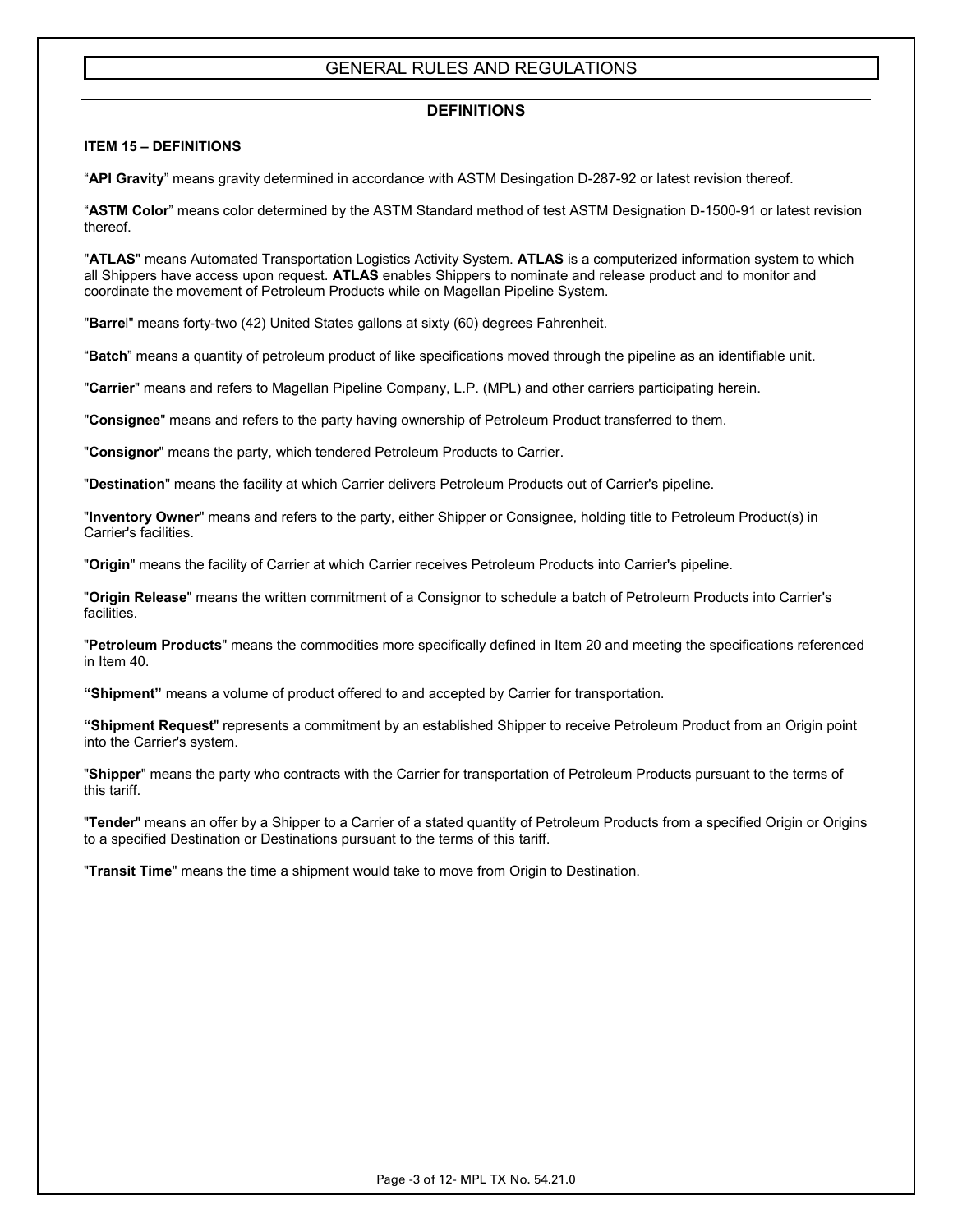## **COMMODITY DESCRIPTION AND MEASUREMENT**

## **ITEM 20 - PETROLEUM PRODUCTS DEFINED**

Where the term Petroleum Products is used, the same refers to:

Reformulated Gasolines

Unleaded Gasolines<br>
Reformulated Gasolines<br>
Gasoline Feedstock

## **ITEM 25 – PRODUCT ACCEPTANCE SPECIFICATIONS**

Petroleum Products shall be accepted for transportation only when such Petroleum Products meet all required specifications as uniformly established by Carrier. All of the required specifications for Petroleum Products shall be issued from time to time in the manner and to the extent appropriate to facilitate the efficient and economical use and operation of the Carrier's facilities and to reasonably accommodate Shipper's needs for transportation.

Carrier shall have no obligation to accept Petroleum Products for transportation hereunder unless such products are free from water and other impurities; have a color not darker than No. 3 ASTM (except that gasolines to which artificial coloring has been added will be accepted for transportation regardless of color); have a vapor pressure not more than 15 pounds absolute at 100 degrees Fahrenheit; have an API gravity at 60 degrees Fahrenheit, not less than 20 degrees and not more than 80 degrees; a viscosity not more than 4.3 centistokes at 100 degrees Fahrenheit; and meet all required specifications as uniformly established, published, and filed with Federal Energy Regulatory Commission by Carrier. Copies of the specifications will be provided upon request.

Carrier will require the Shipper to furnish certified laboratory reports showing the results of tests of the Petroleum Products offered for transportation. Carrier may also make such tests of the Petroleum Products as it deems necessary.

Petroleum Products containing blending components other than pure hydrocarbons or that pose a personal health hazard to Carrier's employees are not acceptable for transportation unless Shipper notifies Carrier of the identification and concentration of such components and has received Carrier's agreement to transport such blended Petroleum Products before they enter Carrier's system. Shipper must report type and percent by volume of all non-hydrocarbon, blending components.

## **ITEM 28 – TRANSMIX HANDLING - MPL**

Transmix occurring in the Carrier's system that cannot be combined with compatible products shall be retained in Carrier's custody for disposal by the Carrier on behalf of the Shippers to ensure efficient operations of the pipeline.

The total Transmix accumulated in Carrier's system will be allocated to all Shippers in proportion to each Shipper's barrels received into the system from all Shippers in a calendar month. Carrier shall dispose of the Transmix for Shippers and provide each Shipper's net proceeds from the disposition of the Transmix.

## **ITEM 30 - VOLUME CORRECTIONS AND TENDER DEDUCTIONS**

**SECTION A.** Quantities at origin and destination shall be determined either by meter and/or gauging computations from certified tank tables corrected to temperature of 60 degrees Fahrenheit in accordance with API Standard 2540 Table 6A or 6B (whichever is applicable) or latest revisions thereof, and a pressure of zero psi gauge by use of API Standard 1101 or latest revisions thereof. Shipper or Consignee may have representatives present during testing, meter reading, calibration and gauging. Full deductions will be made for all water and other impurities in products received or delivered.

**SECTION B.** A tender deduction of one-twentieth (1/20) of one percent (0.05%) by volume will be made on the quantity of Petroleum Products accepted for transportation for movements defined in Item 300 herein. A tender deduction of threetwentieth (3/20<sup>th</sup>) of one percent (0.15%) by volume will be made on the quantity of Petroleum Products accepted for transportation for movements defined in Item 310 herein. Carrier will only be accountable for delivery of that quantity of Petroleum Products accepted for transportation after the tender deduction.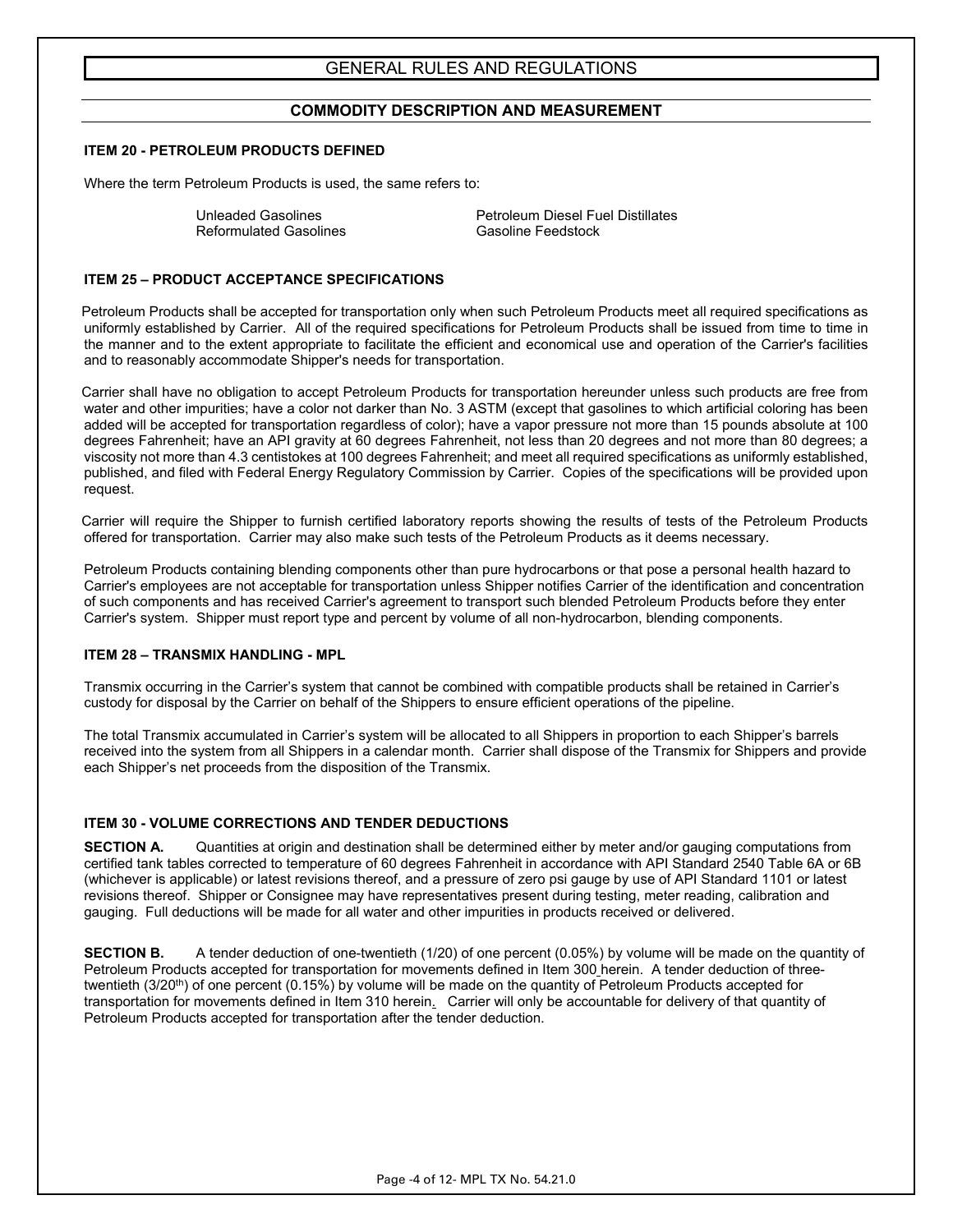## **PRESHIPMENT REQUIREMENTS AND PROCEDURES**

## **ITEM 35 – COMMODITY**

Carrier is engaged in the transportation of Petroleum Products specified and described in Item 20 and therefore will not accept any other commodities for transportation. No petroleum products will be received for transportation except good merchantable petroleum products of substantially the same kind and quality as that being currently transported through the same facilities for other Shippers. Consignor and Shipper warrant to Carrier that any petroleum products tendered to Carrier conform with the specifications for such products and are merchantable. Petroleum products of substantially different grade or quality will be transported only in such quantities and upon such terms and conditions as Carrier and Shipper may agree. Shipper shall be liable for any contamination or damage to other petroleum products being transported, or to Carrier's pipeline or other facilities in the event products tendered are substandard to the specifications stated on Shipper's laboratory certificate. In the event of variance between Carrier's test and Shipper's certificate, Carrier's test results shall prevail.

## **ITEM 40 – TESTING AND MEASURING**

Petroleum products shall be accepted for transportation only when such products meet all required specifications as uniformly established by Carrier as stated in the following documents and found at the public website

[www.magellanlp.com/WhatWeDo/ProductSpecs.aspx](http://www.magellanlp.com/WhatWeDo/ProductSpecs.aspx) or on request. Each Product Grade Document and its effective date are identified below.

| <b>PRODUCT GRADE DOCUMENT TITLE</b>                                            | <b>EFFECTIVE DATE</b> |
|--------------------------------------------------------------------------------|-----------------------|
| A – Premium Unleaded Gasoline                                                  | 1/1/21                |
| A5 – Premium Unleaded Gasoline (88.5 Octane)                                   | 1/1/21                |
| AMS - Premium Unleaded Gasoline (88.5 Octane/7.8 RVP)                          | 1/1/21                |
| AR - Premium RBOB Unleaded Gasoline                                            | 1/1/21                |
| NR - Regular RBOB Unleaded Gasoline                                            | 1/1/21                |
| TB - Texas Low Emission Diesel Fuel (additive needed)                          | 1/1/21                |
| TC - Texas Low Emission Diesel Fuel (alternative plan with no additive needed) | 1/1/21                |
| V66 - Regular CBOB Unleaded Gasoline (6.6 RVP)                                 | 1/1/21                |
| X, XHO - Ultra Low Sulfur Diesel Fuel                                          | 1/1/21                |

Notification to Shippers of changes in these documents are made via this tariff. If a prospective Shipper should desire current specifications they may access the website mentioned above. Demonstration of conformance with the product specifications shall be made through the submission of a Certificate of Analysis that accurately represents the product characteristics. Accuracy of the Certificate of Analysis is the sole responsibility of the party who establishes the Origin Release. Costs associated with handling, distribution, and disposal of products that enter the system that do not meet the product specifications shall be borne entirely by the party who establishes the Origin Release.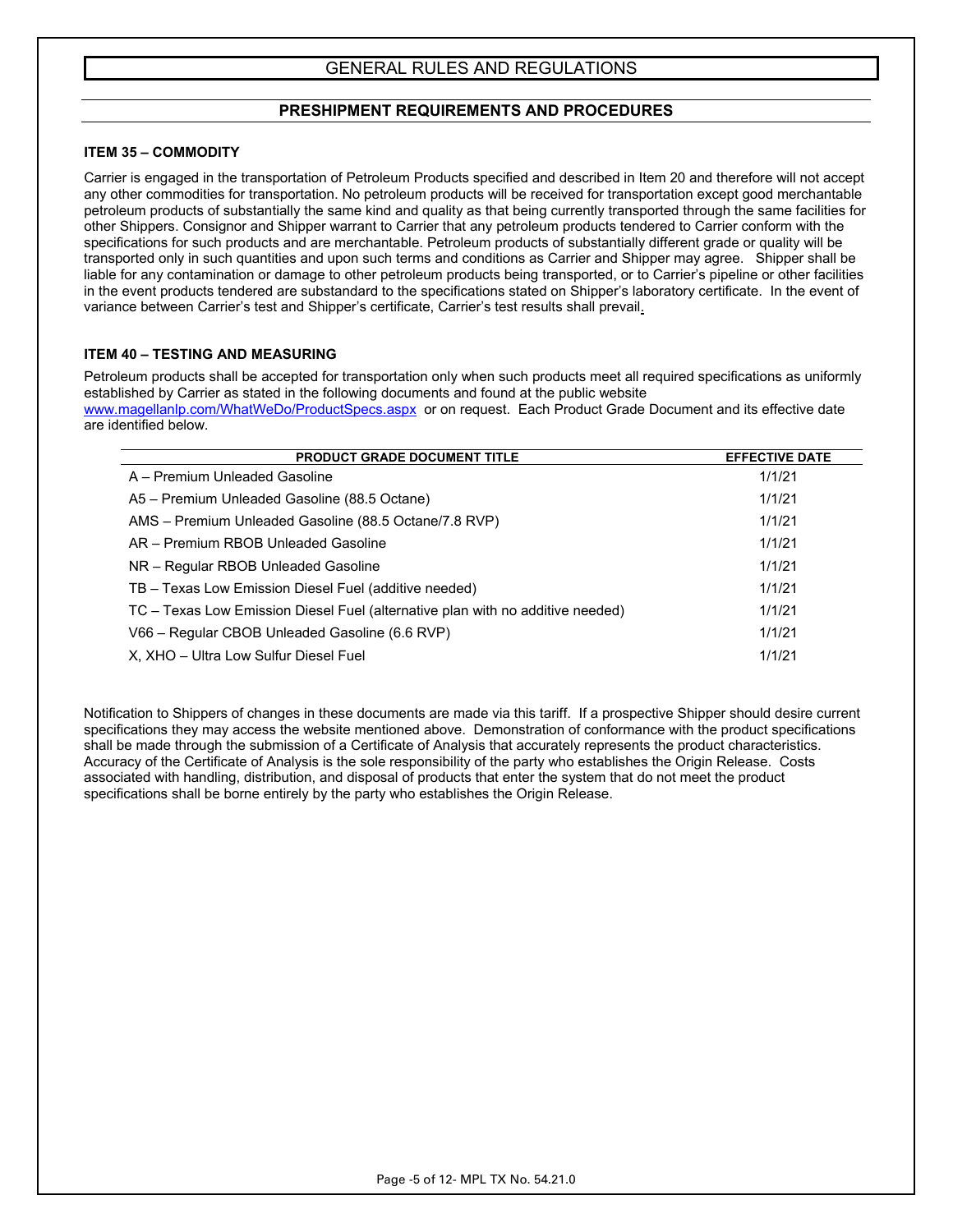## **PRESHIPMENT REQUIREMENTS AND PROCEDURES** (Continued)

## **ITEM 45 – NOMINATIONS & SCHEDULING OF SHIPMENTS**

**SECTION A.** Carrier is under no obligation to accept Petroleum Products for transportation in any month unless Shipper submits a nomination on or before the tenth  $(10<sup>th</sup>)$  day of the calendar month preceding the desired shipment date. If the tenth  $(10<sup>th</sup>)$  day of the month falls on a weekend or holiday, nominations are due on the last workday before the tenth  $(10<sup>th</sup>)$ . The nomination may be e-mailed, faxed or submitted via Carrier's ATLAS system. A nomination must specify, for each shipment, the quantity, product grade, Origin, Destination, Supply source(s) and Shipper.

**SECTION B.** Petroleum Products shall be accepted for transportation at such time as Petroleum Products of the same specifications are currently being transported from point of Origin to a Destination or Destinations in accordance with schedules of shipments and consignments to be issued from time to time to each Consignor by the Carrier. Such schedules may be modified from time to time in the manner and to the extent reasonably desirable to facilitate the efficient and economical use and operation of the Carrier's facilities and to reasonably accommodate Consignor's needs for transportation. Shippers may elect to utilize Carrier's "ATLAS" system to schedule shipments. Origin Releases and Shipment Requests should be completed fourteen (14) days before the scheduled entry date of product into Carrier's facilities. If an Origin Release or Shipment Request is not timely submitted, Carrier will handle in a manner to facilitate the efficient, economic use and operation of the Carrier's facilities and to reasonably accommodate Consignor's needs for transportation of product. MPL will provide a pump date for a completed nomination a minimum of seven (7) days prior to the release date.

## **ITEM 50 – PRORATION OF PIPELINE CAPACITY**

## **SECTION A:** EXPLORER PIPELINE SYSTEM

When the total volume offered for shipment in accordance with Item 45 is greater than can be transported within the period covered by such offers, Petroleum Products offered by each Shipper for transportation will be transported in such quantities and at such times to the limit of Carrier's capacity so as to avoid discrimination among shippers and will be in accordance with Carrier's "Petroleum Products Proration Policy", dated January 1, 2006, a copy of which is published in the EPL 's Shipper's Manual and is available upon request.

## **SECTION B:** MPL SYSTEM

When the total volume of the various commodities offered for shipment on Carrier's facilities, in accordance with the procedures for scheduling of shipments, is greater than can be transported within the period covered by such schedules, then commodities offered by each Shipper, including any new Shipper, for transportation will be transported in such quantities and at such times, to the limit of Carrier's normal operating capacity, so as to avoid unjust discrimination or undue preference among Shippers and to fulfill requirements of governmental agencies.

System-wide pipeline operating capacity, as determined by Carrier, will be allocated based on Inventory Owner's historical loadings at Carrier's facilities and deliveries to offline facilities.

New Shippers [i.e., Shippers without a loading history over the preceding six (6) months], in aggregate, shall be allocated capacity up to a maximum of 5% of the pipeline capacity, but no one shipper or its associated affiliate can move more than 25,000 barrels per month as a new shipper. All subsequent allocations of capacity shall be based on the history developed by the Shipper.

## **ITEM 60 – ACCEPTANCE FREE FROM LIENS AND CHARGES**

The Carrier shall have the right to reject any Petroleum Products when tendered for shipment which may be involved in litigation, the title of which may be in dispute, or which may be encumbered by lien or charge of any kind. Further, Carrier will require Shipper's proof of perfect and unencumbered title or a satisfactory indemnity bond.

## **ITEM 65 – CORROSION INHIBITORS**

Consignor may be required to inject oil-soluble corrosion inhibitor, approved by Carrier, in the Petroleum Products to be transported. All products shipped, with the exception of all grades of Aviation Kerosene, are required to meet a minimum level of corrosion protection. The concentration of inhibitor dosage will be controlled to meet a minimum rating of B+ (less than 5% of test surface rusted) as determined by NACE Standard TM0172-86, Test Method-Antirust Properties of Petroleum Products Pipeline Cargoes or latest revisions thereof.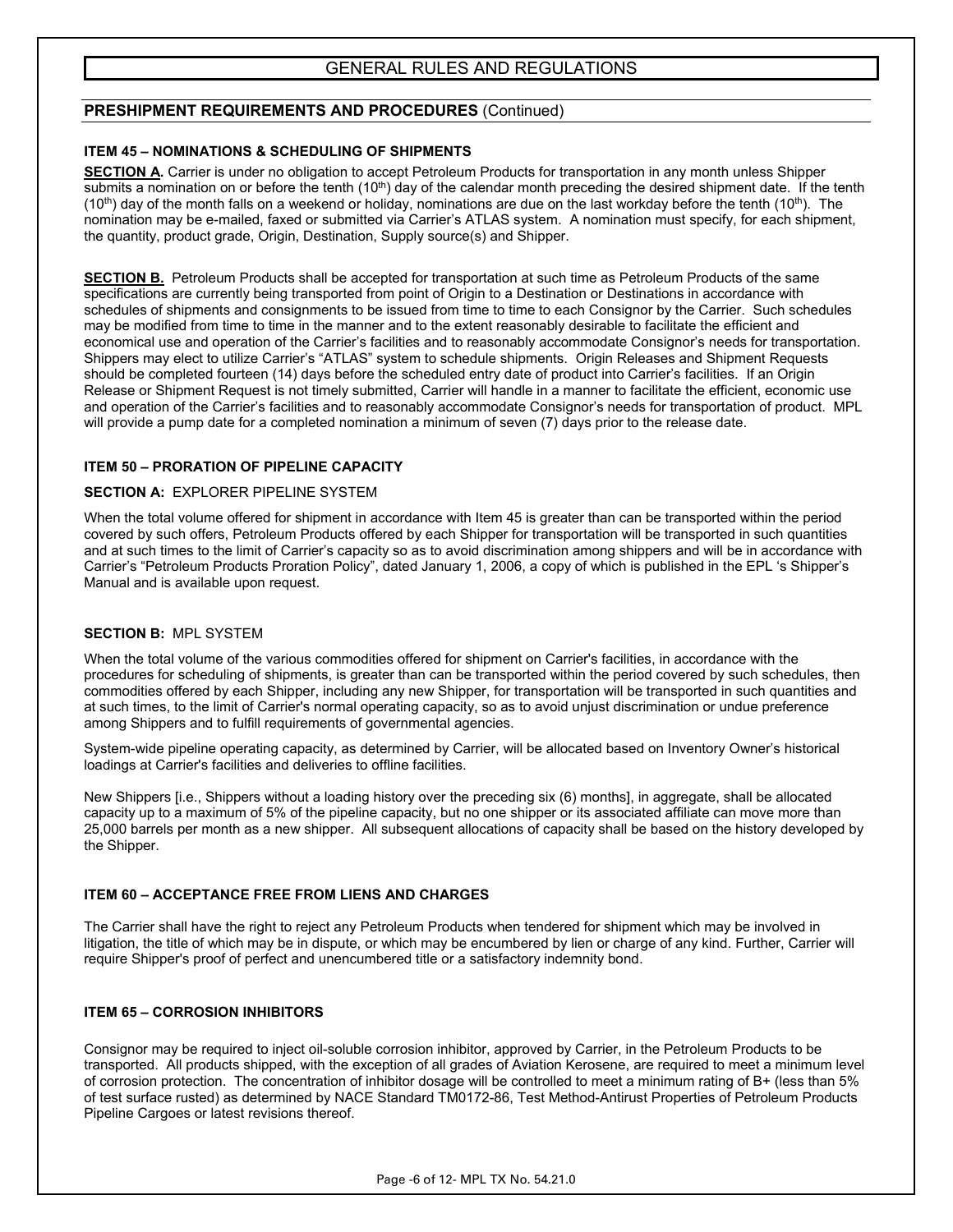## **PRESHIPMENT REQUIREMENTS AND PROCEDURES** (Continued)

## **ITEM 70 – FACILITIES REQUIRED AT ORIGIN AND DESTINATION**

**SECTION A**. Shipper shall furnish facilities to deliver Petroleum Products to the Carrier's manifold at origin points at a compatible pressure and at a pumping rate equal to Carrier's full line pumping rate or injection rate, if applicable.

**SECTION B.** The Carrier will not provide storage or other tankage facilities at points of Origin and/or at Destinations. Petroleum Products will be accepted for transportation only when Consignor has provided equipment and facilities satisfactory to the Carrier, including but not limited to the facilities necessary to meet Carrier's mainline pumping rate at the origin, and when Consignor or Consignee has ascertained from the Carrier or has furnished evidence satisfactory to the Carrier that there are adequate facilities at Destination, which are available for receipt of the shipment as it arrives without delay.

**SECTION C.** In the event Consignor or Consignee fails to provide adequate facilities at the Destination for receipt as provided in Section A hereof, Carrier shall have the right, on 24 hours notice, to divert or reconsign, subject to the rates, rules and regulations applicable from point of Origin to actual final Destination, or make whatever arrangements for disposition as are deemed appropriate to clear the Carrier's facilities, including the right of private sale for the best price reasonably obtainable. The Carrier may be a purchaser at such sale. Out of the proceeds of said sale, the Carrier shall pay itself all transportation and other applicable lawful charges and necessary expenses of the sale and the expense of caring for and maintaining the Petroleum Products until disposed of and the balance shall be held for whosoever may be lawfully entitled thereto.

## **ITEM 75 - PAYMENT OF TRANSPORTATION AND OTHER CHARGES**

The transportation and all other applicable lawful charges, except demurrage charges, accruing on Petroleum Products accepted for transportation shall be paid before release of Petroleum Products from the custody of Carrier. If required by Carrier, Shipper shall either prepay all such charges or furnish guaranty of payment satisfactory to Carrier. Petroleum Products accepted for transportation shall be subject to a carrier's lien, as provided by Article 7 of 12A Okla. Stat. (as such article may be amended from time to time), for all applicable, lawful charges.

If such charges are not paid by the due date stated on the invoice, the balance due on the entire past due balance (including principal and accumulated but unpaid finance charges) shall bear interest from that due date until paid in full at the rate equal to the lesser of one hundred twenty-five percent (125%) of the prime rate of interest charged by Citibank N.A., New York, New York as of the due date or the maximum finance charge rate allowed by law.

In addition to all other liens, statutory or otherwise, to which Carrier is entitled and unless the following grant is expressly prohibited by the terms of one or more security agreements or credit agreements creating prior, perfected security interests in the hereinafter-defined Collateral, Shipper hereby grants to Carrier a first priority, continuous and continuing security interest in all of the following, whether now or hereafter existing or acquired, as collateral for the prompt and complete payment and performance of Shipper's Obligations (as defined below): (a) All Petroleum Products accepted by Carrier for transportation, terminaling, storage, or otherwise; (b) all other property of Shipper now in the possession of and at any time and from time to time hereafter delivered to Carrier or its agents; (c) all of Shipper's pre-payments, deposits, balances, and credits with, and any of its claims against, Carrier, at any time existing; and (d) all products and proceeds of any of the foregoing property in any form. The property described or referred to in subsections (a) through (c) above is collectively referred to as the "Collateral." This grant secures the following (collectively the "Obligations"): (a) all antecedent, current and future transportation, storage, terminaling, special, ancillary and other lawful charges arising under or related to this tariff or the contracts entered into in connection with this tariff; (b) the repayment of any amounts that Carrier may advance or spend for the maintenance, storage or preservation of the Collateral; (c) all amounts owed under any modifications, renewals or extensions of any of the foregoing obligations; and (d) all other amounts now or in the future owed by Shipper to Carrier, whether or not of the same kind or class as the other obligations owed by Shipper to Carrier. Shipper authorizes Carrier to file such financing statements or other documents necessary to perfect and maintain the security interest herein granted.

Upon a default by the Shipper under this tariff or the contracts entered into in connection with this tariff, Carrier may, without further notice, setoff (including by set off, offset, recoupment, combination of accounts, deduction, retention, counterclaim, or withholding across or within each or all of such tariff and contracts, collectively "Setoff") (a) any amounts owed by Carrier to the Shipper under any other agreements, instruments or undertakings between the Shipper and Carrier against (b) any amounts owed by the Shipper to Carrier under any other agreements, instruments or undertakings between the Shipper and Carrier. Carrier shall give the Shipper notice of any Setoff pursuant to this paragraph, as soon as practicable thereafter, provided that failure to give such notice shall not affect the validity of the Setoff.

This tariff shall be construed in accordance with and governed by the laws of the State of Oklahoma (including without limitation the Uniform Commercial Code, 12A Okla. Stat. § 1-101 et seq., as it may be amended from time to time), without regard to any choice of law rules which may direct the application of the laws of any other jurisdiction.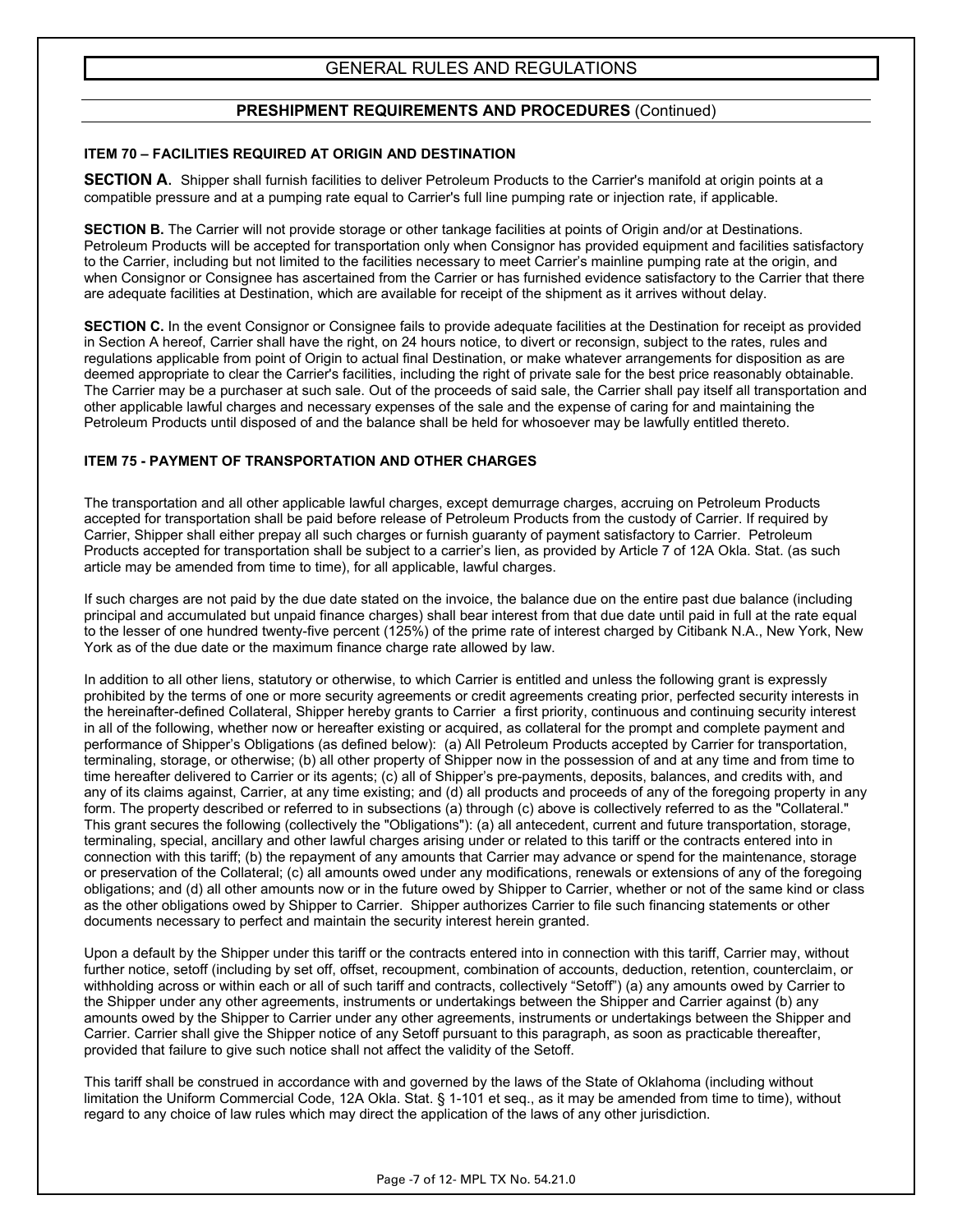## **PRESHIPMENT REQUIREMENTS AND PROCEDURES** (Continued)

#### **ITEM 80 - TAX REGISTRATION**

Consignors and Consignees shall be required to provide proof of registration with or tax exemption from the appropriate Federal and/or State tax authorities related to the collection and payment of fuels excise tax or other similar taxes, levies, or assessments. Failure of the Consignor and Consignee to do so shall not relieve the Consignor or Consignee from the obligation to pay any such tax, levy, or assessment. Any tax, levy, assessment, or other charge imposed by such authority against Carrier as the result of such failure shall be collected by Carrier under the provisions of Item 75.

#### **ITEM 85 - WITHDRAWALS FROM CARRIER'S SYSTEM**

If a Consignor ships and consigns to Destinations where the Carrier provides terminal facilities in accordance with the schedules of shipments furnished by the Carrier, Carrier may permit the Consignee to withdraw such consignments from Carrier's terminal beginning at any time after the shipment has sustained its associated Transit Time from the shipment's Origin to Destination. The Inventory Owner must maintain a minimum inventory balance, herein referred to as a Minimum Allocation. An Inventory Owner's Minimum Allocation is calculated by applying the Inventory Owner's percentage of overall demand from all system delivery points for a specific Petroleum Product against Carrier's system minimum inventory requirement as established by Carrier for such Petroleum Product. In no event will the calculation of an individual Inventory Owner's Minimum Allocation be less than the minimum inventory levels for each Petroleum Product established by the Carrier for all Inventory Owners which are actively utilizing the system delivery points. Consignments in Carrier's system which fulfill an Inventory Owner's Minimum Allocation will be charged an initial transportation rate of **[I] 177.71** 165.11 cents per barrel. An Inventory Owner's Minimum Allocation requirement will be updated on the first (1st) day of every month based on the immediately preceding thirty (30) day period during which Petroleum Product withdrawal privileges were in effect. Inventory Owners have until midnight of the seventh (7th) calendar day of every month to satisfy their Minimum Allocation obligation.

New Inventory Owners will be required to submit a loading forecast, which will be used to calculate an initial Minimum Allocation for each Petroleum Product. A new Inventory Owner's withdrawals will be monitored during the first (1st) month and the associated Minimum Allocation may be adjusted by the Carrier, if necessary.

An Inventory Owner with an inventory balance less than its Minimum Allocation will be deemed inactive for a period of six (6) consecutive, full calendar months thereafter (the "Inactive Period") and will not without Carrier's express approval, be allowed to withdraw Petroleum Product from Carrier's terminal facilities during the inactive Period or afterward until the first (1st) day of the month following the month during which the Inventory Owner has provided sufficient inventory to meet its Minimum Allocation which was in effect immediately prior to the suspension of its withdrawal privileges. If an Inventory Owner thereafter fails or refuses to ship in accordance with the schedule of shipments furnished by the Carrier or fails to maintain its Minimum Allocation, Carrier may suspend, until further notice, withdrawal privileges of any such Inventory Owner.

Subject to Items 75 and 185, Minimum Allocation may be withdrawn from the system coincidental with the monthly adjustment to all Inventory Owners' Minimum Allocations after the seventh (7th) calendar day of the month following the month in which Carrier receives written notification of Inventory Owner's intent to discontinue shipments under this Item.

Inventory Owners shall be permitted to withdraw Petroleum Products at Carrier's terminals only upon acquiring a loading agreement for said terminal and if positive inventory is maintained at that location, regardless of the Inventory Owner's systemwide status. If an Inventory Owner's balance at a location reaches zero, rack deliveries can be suspended until the Inventory Owner replenishes its product inventory at the location.

#### **ITEM 90 - PIPEAGE CONTRACTS REQUIRED**

Separate pipeage contracts in accordance with this tariff and these regulations covering further details may be required of a Shipper before any duty to transport shall arise.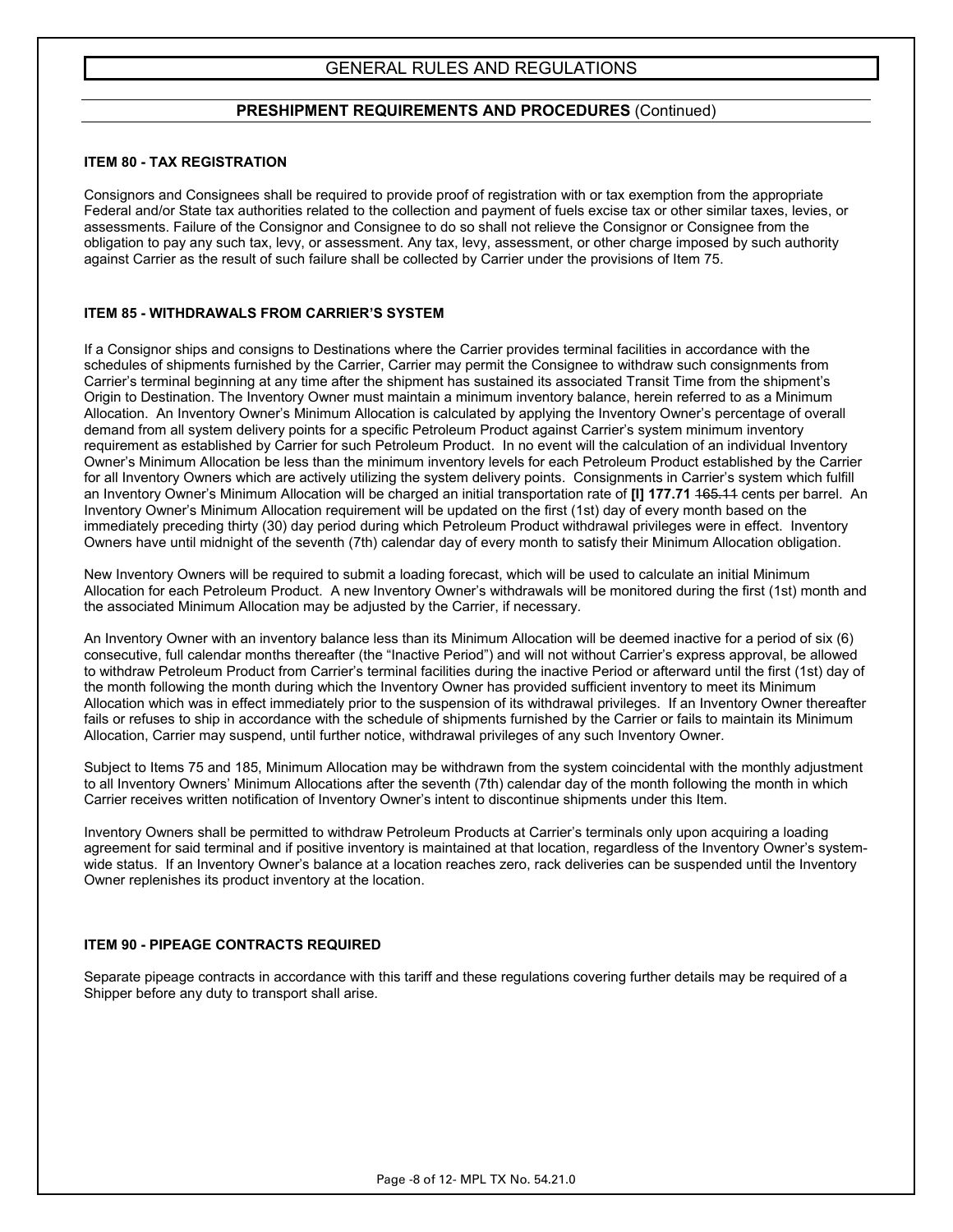## **TRANSPORTATION SERVICES AND RELATED REQUIREMENTS**

## **ITEM 95 - MINIMUM SHIPMENT**

**SECTION A.** A shipment of 25,000 Barrels or more of Petroleum Products, of the same required specifications only, shall be accepted for transportation at one point of Origin from one Consignor.

**SECTION B.** A shipment of not less than 5,000 Barrels of Petroleum Products, of the same specifications only, shall be accepted for transportation at one point of Origin from one Consignor subject to delay until Carrier has accumulated at receiving point the minimum shipment described in Section A of the same specifications from the same or other Consignors.

## **ITEM 100 - MINIMUM CONSIGNMENT**

**SECTION A.** A consignment of Petroleum Products of the same specifications may be made as provided in Section B herein to one Consignee at any Destination on the MPL system or any point directly intermediate thereto, or to any Destination on other pipelines named in tariffs issued by or concurred in by MPL which are lawfully on file with the F.E.R.C. or State Commissions, subject to the rates, rules and regulations applicable from point of Origin to final Destination.

**SECTION B.** A consignment of Petroleum Products of the same specifications may be made as follows:

- (1) Except as otherwise provided, a minimum of 5,000 Barrels of the same product must be consigned to a Destination.
- (2) Any quantity of barrelage may be consigned to a Destination provided that the Carrier can consolidate such consignment with other barrelage so that the total barrelage is 5,000 or more Barrels of the same specifications consigned to the same Destination by the same or other Consignors.

## **ITEM 105 – SEGREATION AND VARIATION IN QUALITY AND GRAVITY**

Carrier shall not be liable for variation in gravity or quality of petroleum products occurring while in its custody, resulting from normal pipeline operations and is under no obligation to deliver the identical petroleum products received.

#### **ITEM 115 – RECONSIGNMENT- MPL SYSTEM**

If no out-of-line or backhaul movement is required and if the current scheduled operations will permit, Consignor may reconsign, without charge, any shipment that is in Carrier's possession to Destinations, or any point directly intermediate thereto, or to Destinations on other pipelines named in tariffs issued by or concurred in by Carriers party to this tariff, lawfully on file with the F.E.R.C. and/or State Commissions, subject to the rates, rules and regulations applicable from point of Origin to actual final Destination.

Additional Transit Time maybe applied on reconsignments.

Backhaul reconsignments are only allowed at Carrier's discretion. A reconsignment is considered a backhaul when the Transit Time from the Origin of the inventory to the new location is less than the Transit Time from the Origin to the original location.

Reconsignment shall not prevent or change the running of time used in computing the demurrage charge, except that no demurrage charge shall accrue thereon from midnight of the day such consignment is removed from the tankage for transportation to the Destination to which reconsigned.

## **ITEM 120 - APPLICATION OF RATES FROM OR TO INTERMEDIATE POINTS**

Shipments of Petroleum Products accepted for transportation from any Origin or to any Destination not named in any tariff making reference hereto, which Origin or Destination is directly intermediate to any Origin or Destination from or to which a rate applying though such unnamed point is published, the Carrier will apply, from or to such unnamed intermediate point, the rate published from or to the next more distant point specified in the tariff.

## **ITEM 125 - IDENTITY OF SHIPMENT**

Because it is impracticable to maintain the identity of each shipment or consignment of Petroleum Products, substitution of barrelage, but not substitution of one kind of petroleum product for another by Carrier, shall be permitted.

## **ITEM 135 - DELIVERY TO DESTINATION**

Upon arrival at Destination, Petroleum Products shall be delivered into terminal or other facilities provided by the Consignor or Consignee, or into terminal facilities furnished by the Carrier where Carrier furnishes terminal facilities, pending receipt by Carrier from Consignor or Consignee of instructions relative to the further transportation thereof.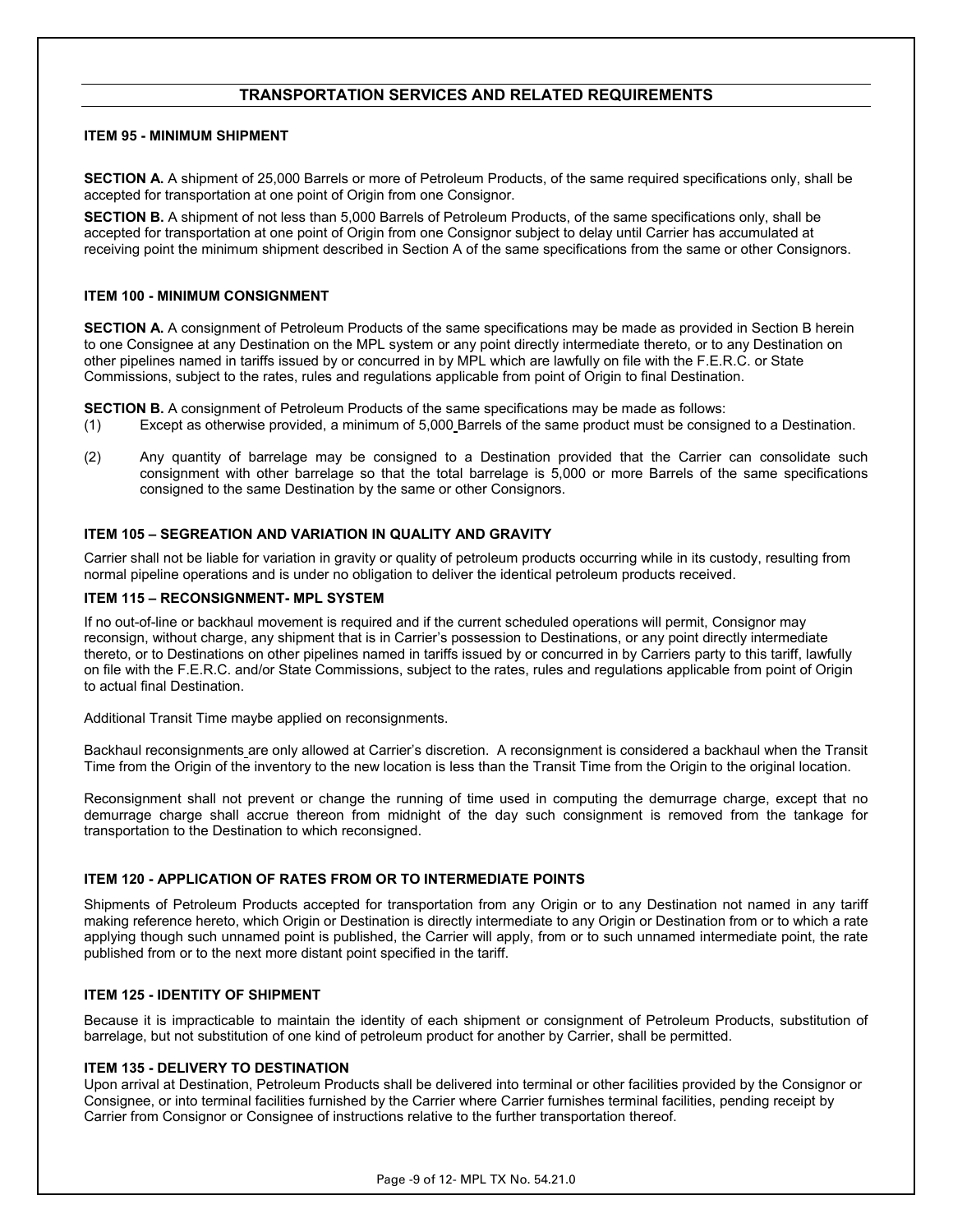## **TRANSPORTATION SERVICES AND RELATED REQUIREMENTS** (Continued)

## **ITEM 145 - DEMURRAGE CHARGES**

In order to provide space for delivery of succeeding shipments in Carrier's tankage or to otherwise prevent or relieve congestion at Destinations where Carrier provides tankage, Carrier may give notice to Consignors or Consignees to remove Petroleum Products from such terminal facilities. Petroleum Products specified in the notice which are not removed at the close of a five (5) day period, beginning the day after such notice is sent by the Carrier, shall be subject to a demurrage charge of **[U] five cents (5¢)** per barrel per day until removed. Demurrage charges shall be payable upon presentation of an invoice by the Carrier.

## **SPECIAL AND ANCILLARY SERVICES AND RELATED REQUIREMENTS**

## **ITEM 160 - HIGH RVP UNLEADED GASOLINE**

## **High RVP Unleaded Gasoline Withdrawal (MAY 1 THROUGH SEPTEMBER 15)**

Shippers must withdraw all high RVP gasoline (gasoline whose RVP is above the May 1 MPL delivery specifications found at [www.magellanlp.com/WhatWeDo/ProductSpecs.aspx\)](http://www.magellanlp.com/WhatWeDo/ProductSpecs.aspx) from Carrier's inventory prior to May 1. All inventory transactions will be recorded on a First In First Out (FIFO) basis. Shippers with high RVP inventory in Carrier's system beyond May 1 can be charged **[I] 144.55** 134.30 cents per barrel per month. After May 1, Shippers will not be allowed to withdraw any high RVP gasoline inventories in Carrier's system until September 15.

## **ITEM 170 - CHARGES FOR SPILL COMPENSATION ACTS AND REGULATIONS**

In addition to the transportation charges and all other charges accruing on Petroleum Products accepted for transportation, a per Barrel charge will be assessed and collected in the amount of any tax, fee, or other charge levied against the Carrier in connection with such Petroleum Products pursuant to any Federal, State, or Local act or regulation which levies a tax, fee, or other charge on the receipt, delivery, transfer, or transportation of such Petroleum Products within their jurisdiction for the purpose of creating a fund for the prevention, containment, clean up, and/or removal of spills and/or reimbursement of persons sustaining such costs or losses therefrom.

## **ITEM 175 - COMMUNICATION FACILITIES**

Shippers may use the Message Facility of Carrier's "**ATLAS**" system to conduct pipeline business only. All messages are subject to audit. Use of the Carrier's "**ATLAS**" system for any purpose, other than to conduct pipeline business will cause Shipper's privilege of use to be suspended for twelve (12) months. Carrier will not be liable for non-delivery of messages or for errors or delays in transmission or interruption of such service.

## **LIABILITY AND CLAIM SETTLEMENT**

## **ITEM 180 - DUTY OF CARRIER**

**Quantity** 

The Carrier shall transport and deliver into terminal facilities at the applicable Destination(s), with reasonable diligence, a quantity of Petroleum Product equal in volume to the quantity of Petroleum Product accepted for transportation, less the appropriate tender deduction, transmix allocation and any other volume reduction provided or referenced in this tariff. In the event of non-delivery due to interface cuts or other operating losses in excess of the tender deduction, the Carrier shall have the right to satisfy any claim by product replacement or cash payment.

## **Quality**

Carrier shall have no duty to deliver Petroleum Product other than in conformance with state and federal governmental requirements for such Petroleum Product that apply to deliveries at the applicable Destination, except as otherwise noted in the specifications that apply to deliveries at such Destination as established by Carrier and set forth at the public website [www.magellanlp.com/WhatWeDo/ProductSpecs.aspx.](http://www.magellanlp.com/WhatWeDo/ProductSpecs.aspx)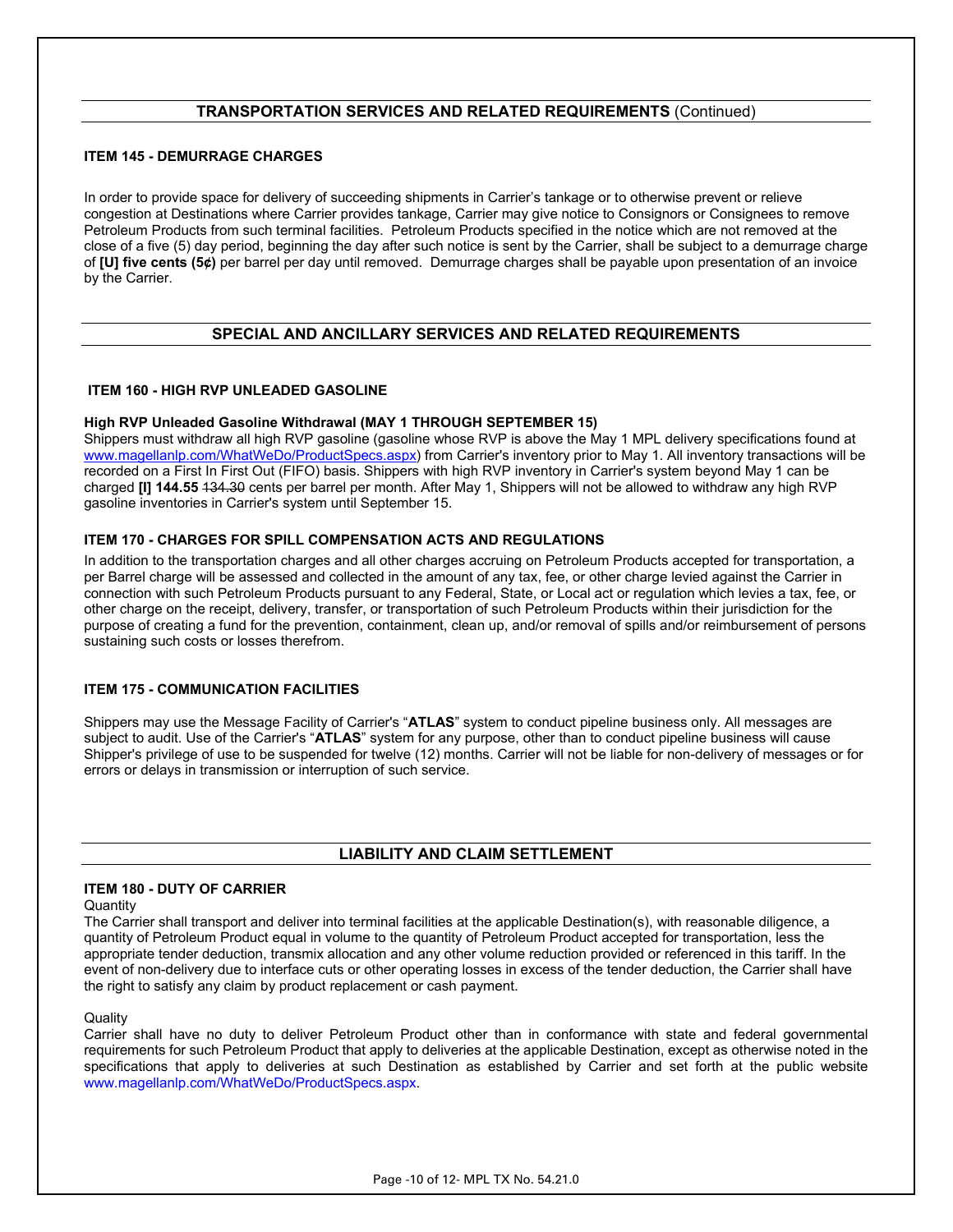## **LIABILITY AND CLAIM SETTLEMENT (Continued)**

## **ITEM 185 - LIABILITY OF CARRIER**

The Carrier shall not be liable for any delay in transportation or terminaling services or loss of Petroleum Products caused by acts of God; storm, flood, extreme weather, fire, explosion; war, invasion, hostilities, rebellion, terrorism, insurrections, riots; strikes, picketing or other labor stoppages, whether of Carrier's employees or otherwise; electrical or electronic failure or malfunction; communications failure or malfunction; computer hardware and/or software failure, malfunction; breakage or accident to machinery or equipment; proration; temporary restraining orders, injunctions or compliance orders issued by courts or governmental agencies; seizure or destruction under quarantine or customs regulations, or confiscation by order of any government or public authority, or risks of contraband or illegal transportation or trade; or any cause not due to fault or negligence of Carrier. In the event of such loss, each owner shall bear the loss in the same proportion as its share of the total quantity of the kind of product involved in the loss in the custody of the Carrier at the time of such loss. Each Shipper or Consignee shall be entitled to receive only so much of its share remaining after its due proportion of the loss is deducted. The Carrier shall compute the quantities of loss and shall prepare and submit a statement to the Shippers of Consignees showing the apportionment of the loss among the Shippers or Consignees involved.

Carrier will transport and deliver Petroleum Products with reasonable diligence and dispatch, but will not be liable for delays in transportation of Petroleum Products to a particular market.

The Carrier shall not be liable for discoloration, contamination or deterioration of Petroleum Products transported unless such discoloration, contamination or deterioration results from the negligence of the Carrier. In the event of such damage, each Shipper's or Consignee's share of the damaged Petroleum Product shall be in the same proportion as its share of the total quantity of shipments involved and each such Shipper or Consignee shall be allocated only its proportionate share of damaged Petroleum Product.

Inventory Owner shall protect, indemnify, defend and hold Carrier, its parent and affiliates harmless from and against all claims, losses, suits, liabilities, fines, penalties, damages and expenses (including reasonable attorneys' fees and expenses) of any kind or character arising from or related to (1) negligent or willful acts or omissions on the part of Inventory Owner, its employees, agents or contractors (including, but not limited to, any contractors transporting products(s) to or from any location on Carrier's system), or (2) liability arising from the chemical characteristics of product(s), except to the extent such liability arises from Carrier's negligence.

Product(s) in this Item refers to any individual product, as defined in this Tariff (in Item 20 – Petroleum Products Defined), or any combination thereof, whether achieved via in-line (automated) or splash (manual) blending.

In no event shall Carrier be liable to any Shipper or Inventory Owner for any losses, liabilities or damages, including special, punitive, exemplary, consequential, incidental or indirect losses or damages howsoever caused, (including but not limited to loss of revenue, loss of profits or present or future opportunities) whether or not foreseeable, and irrespective of the theory or cause of action upon which such damages might be based, except for such actual losses or damages sustained as a result of, and to the extent of, Carrier's negligence.

## **ITEM 190 - CLAIMS: TIME FOR FILING**

Notice of any claim for loss, damage or liability for or in connection with Petroleum Products ("Claim", whether one or more) must be made in writing to the Carrier within nine (9) months after delivery of the Petroleum Products at the applicable Destination(s) or, in the case of a failure of Carrier to so deliver, then within nine (9) months after a reasonable time for delivery has elapsed. Failure to give such notice of any Claim shall be deemed to be a waiver and release of such Claim and of all rights to assert such Claim, and Carrier shall have no liability or obligation with respect thereto.

Suit against Carrier for any Claim must be instituted within two (2) years and one (1) day from the day when notice in writing is given by Carrier to the claimant that the Carrier has disallowed all or any part of such Claim. Any Claim for which suit has not been instituted in accordance with the foregoing provisions shall be deemed to have been waived, relinquished and released and Carrier shall have no liability or obligation with respect thereto.